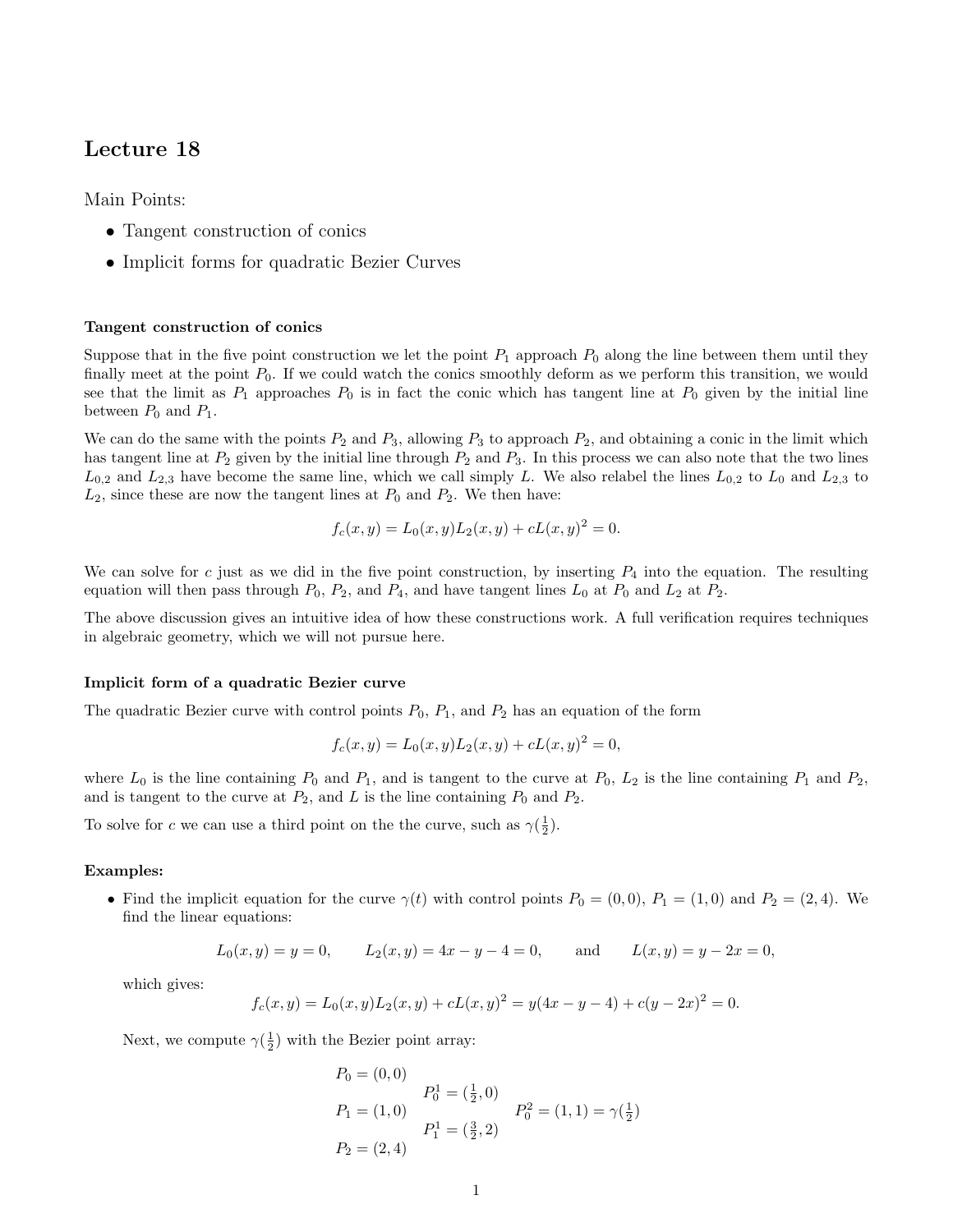Finally, we plug in  $(1, 1)$  to  $f_c(x, y) = 0$  and solve for c:

$$
f_c(1,1) = 1(4-1-4) + c(1-2)^2
$$
  
= -1 + c  
= 0,

which means that  $c = 1$ , and the equation for  $f_c = f$  is:

$$
f(x, y) = y(4x - y - 4) + (y - 2x)^2
$$
  
= 4xy - y<sup>2</sup> - 4y + y<sup>2</sup> - 4xy + 4x<sup>2</sup>  
= 4x<sup>2</sup> - 4y  
= 0,

and this is equivalent to:

$$
4x^2 - 4y = 0,
$$

which means that this Bezier curve has the simple implicit form:

$$
y = x^2.
$$

• We can also reverse this procedure and assume that a Bezier curve has implicit form  $y = x^2$ , and specify some of the control points and ask for the remaining control points. For example, we could leave  $P_2 = (2, 4)$ , and change  $P_0$  to  $P_0 = (-1, 1)$ . How do we find  $P_1$ ?

Since  $P_1$  determines the tangent line to the curve at  $P_0$ , because

$$
\gamma'(0) = 2\mathbf{v}_1 = 2(P_1 - P_0),
$$

and since  $P_1$  also determines the tangent line to the curve at  $P_2$ , because

$$
\gamma'(1) = 2\mathbf{v}_2 = 2(P_2 - P_1),
$$

we see that  $P_1$  must be the intersection point of the two tangent lines at  $P_0$  and  $P_2$ . But the tangent lines are easily found using the implicit form. We find the derivative  $y' = 2x$ , and thus the tangent slope at  $(2, 4)$  is  $y'(2) = 4$  and the tangent slope at  $(-1, 1)$  is  $y'(-1) = -2$ . Thus the tangent line at  $(2, 4)$  is:

$$
y = 4(x - 2) + 4 = 4x - 4,
$$

and the tangent line at  $(-1, 1)$  is:

$$
y = -2(x+1) + 1 = -2x - 1.
$$

Then to find the intersection we set:

$$
4x - 4 = y = -2x - 1,
$$

which means  $6x = 3$ , or  $x = \frac{1}{2}$ , and  $y = 4\frac{1}{2} - 4 = -2$ . So we have:

$$
P_1 = \left(\frac{1}{2}, -2\right).
$$

We can perform a small consistency check by computing the point  $\gamma(\frac{1}{2})$  with these control points, which should be a point on the curve  $y = x^2$ . Again, we use the Bezier point array:

$$
P_0 = (-1, 1)
$$
  
\n
$$
P_1 = (\frac{1}{2}, -2)
$$
  
\n
$$
P_1 = (\frac{5}{4}, -2)
$$
  
\n
$$
P_1 = (\frac{5}{4}, 1)
$$
  
\n
$$
P_2 = (2, 4)
$$
  
\n
$$
P_3 = (\frac{5}{4}, 1)
$$
  
\n
$$
P_4 = (\frac{5}{4}, 1)
$$
  
\n
$$
P_5 = (\frac{1}{2}, \frac{1}{4}) = \gamma(\frac{1}{2})
$$

and indeed  $\gamma(\frac{1}{2}) = (\frac{1}{2}, \frac{1}{4})$  is a point on  $y = x^2$ .